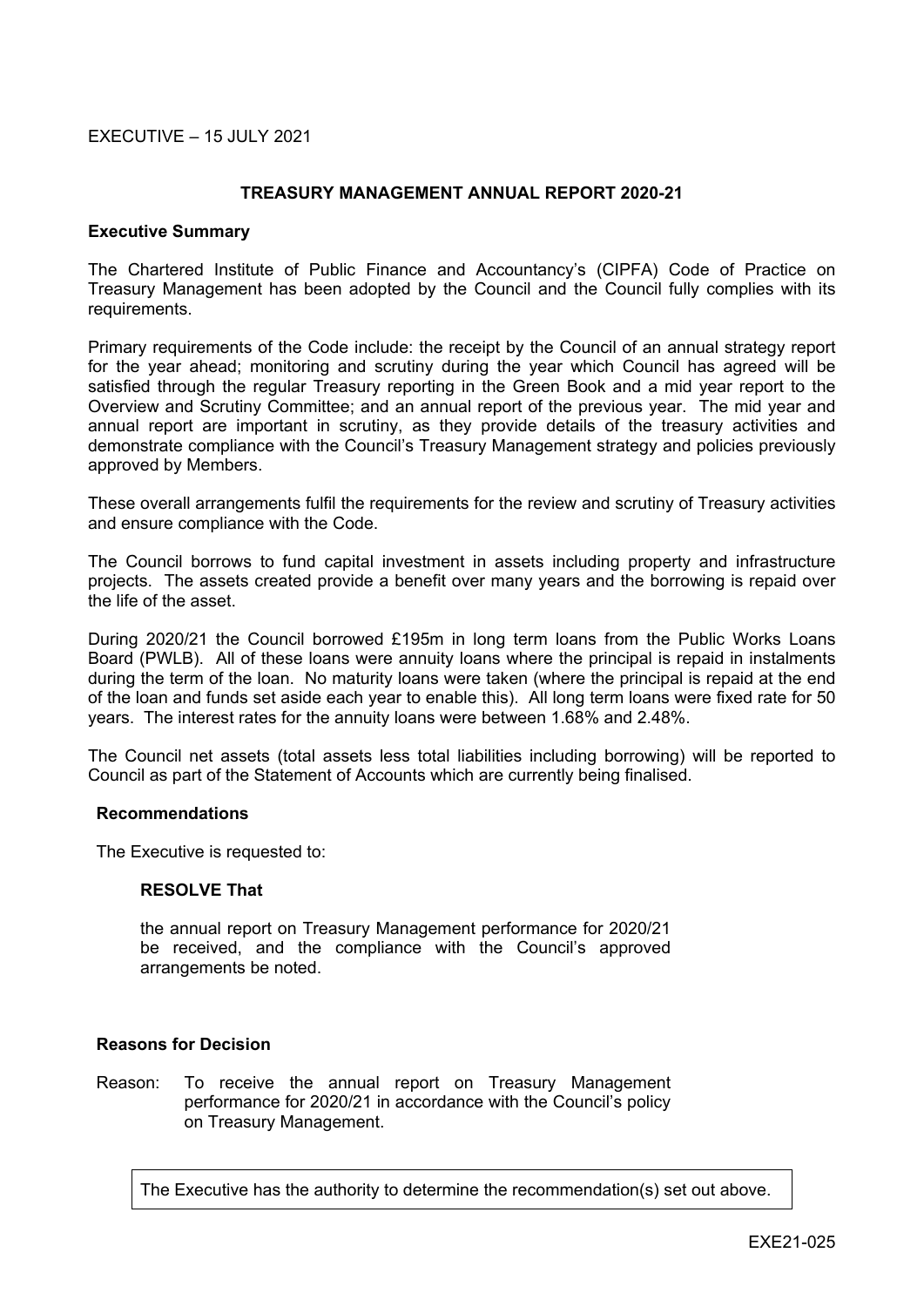| <b>Background Papers:</b>                              | None.                                                                                     |
|--------------------------------------------------------|-------------------------------------------------------------------------------------------|
| <b>Reporting Person:</b>                               | Leigh Clarke, Finance Director<br>Email: leigh.clarke@woking.gov.uk, Extn: 3277           |
| <b>Contact Person:</b>                                 | Neil Haskell, Financial Services Manager<br>Email: neil.haskell@woking.gov.uk, Extn: 3246 |
| <b>Portfolio Holder:</b>                               | Councillor Simon Ashall<br>Email: cllrsimon.ashall@woking.gov.uk                          |
| <b>Shadow Portfolio Holder:</b> Councillor lan Johnson | Email: clirian.johnson@woking.gov.uk                                                      |
| Date Published:                                        | 7 July 2021                                                                               |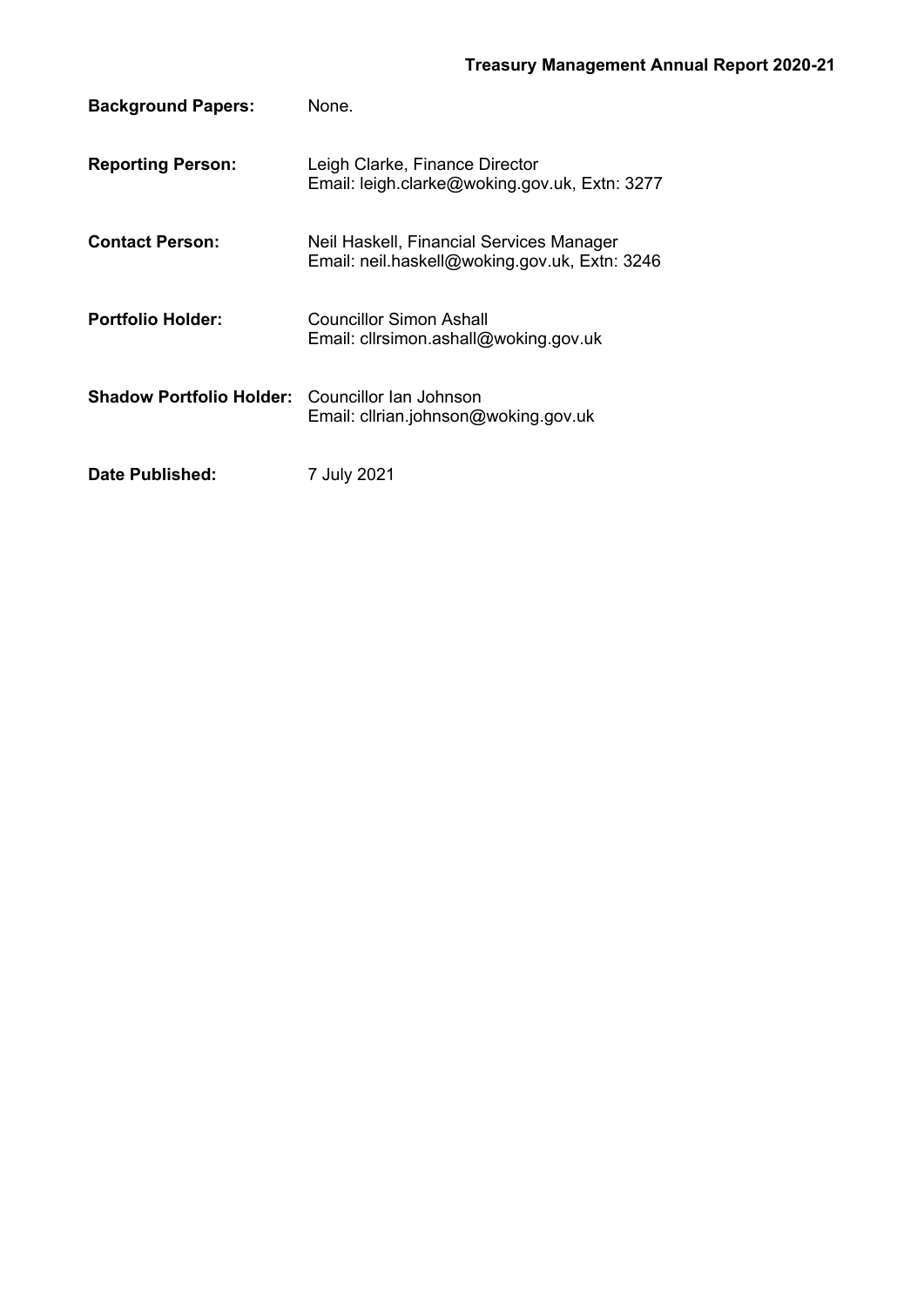## **1.0 Introduction**

1.1 Treasury management is defined as:-

"The management of the local authority's investments and cash flows, its banking, money market and capital market transactions; the effective control of the risks associated with those activities and the pursuit of optimum performance consistent with those risks."

- 1.2 This annual treasury report covers:
	- $\bullet$  the economy in 2020/21;
	- the strategy for 2020/21:
	- the actual borrowing for 2020/21:
	- performance measurement;
	- the Council's treasury position as at 31<sup>st</sup> March 2021;
	- restructuring of borrowing;
	- compliance with treasury limits and Prudential Indicators;
	- investment activity in 2020/21; and
	- loans and advances to group companies and joint ventures.
- 1.3 This Council is required by regulations issued under the Local Government Act 2003 to produce an annual treasury management review of activities and the actual prudential and treasury indicators for 2020/21. This report meets the requirements of both the CIPFA Code of Practice on Treasury Management, (the Code), and the CIPFA Prudential Code for Capital Finance in Local Authorities, (the Prudential Code).

### **2.0 The Economy**

- 2.1 The first national lockdown in late March 2020 did huge damage to an economy that was unprepared for such an eventuality. This caused an economic downturn that exceeded the one caused by the financial crisis of 2008/09. A short second lockdown in November did relatively little damage but by the time of the third lockdown in January 2021, businesses and individuals had become more resilient in adapting to working in new ways during a three month lockdown so much less damage than was caused than in the first one. The advent of vaccines starting in November 2020 has been instrumental in speeding economic recovery and the reopening of the economy. It is expected that the UK economy could recover its prepandemic level of economic activity during quarter 1 of 2022.
- 2.2 The Monetary Policy Committee (MPC) cut the Bank Rate from 0.75% to 0.25% and then to 0.10% in March 2020 and embarked on a £200bn programme of quantitative easing (QE). The MPC then increased QE by £100bn in June and by £150bn in November. While Bank Rate remained unchanged for the rest of the year, financial markets were concerned that the MPC could cut Bank Rate to a negative rate; this was firmly discounted at the February 2021 MPC meeting when it was established that commercial banks would be unable to implement negative rates for at least six months – by which time the economy was expected to be making a strong recovery and negative rates would no longer be needed.
- 2.3 The Bank of England changed its forward guidance in August to include a new phrase in the policy statement, namely that "it does not intend to tighten monetary policy until there is clear evidence that significant progress is being made in eliminating spare capacity and achieving the 2% target sustainably." This suggests that even if inflation rises to 2% in a couple of years' time, the MPC may not raise the Bank Rate until they can clearly see that level of inflation is going to be persistently above target. This sets a high bar for raising Bank Rate and no increase is expected by March 2024, and possibly for as long as five years. Inflation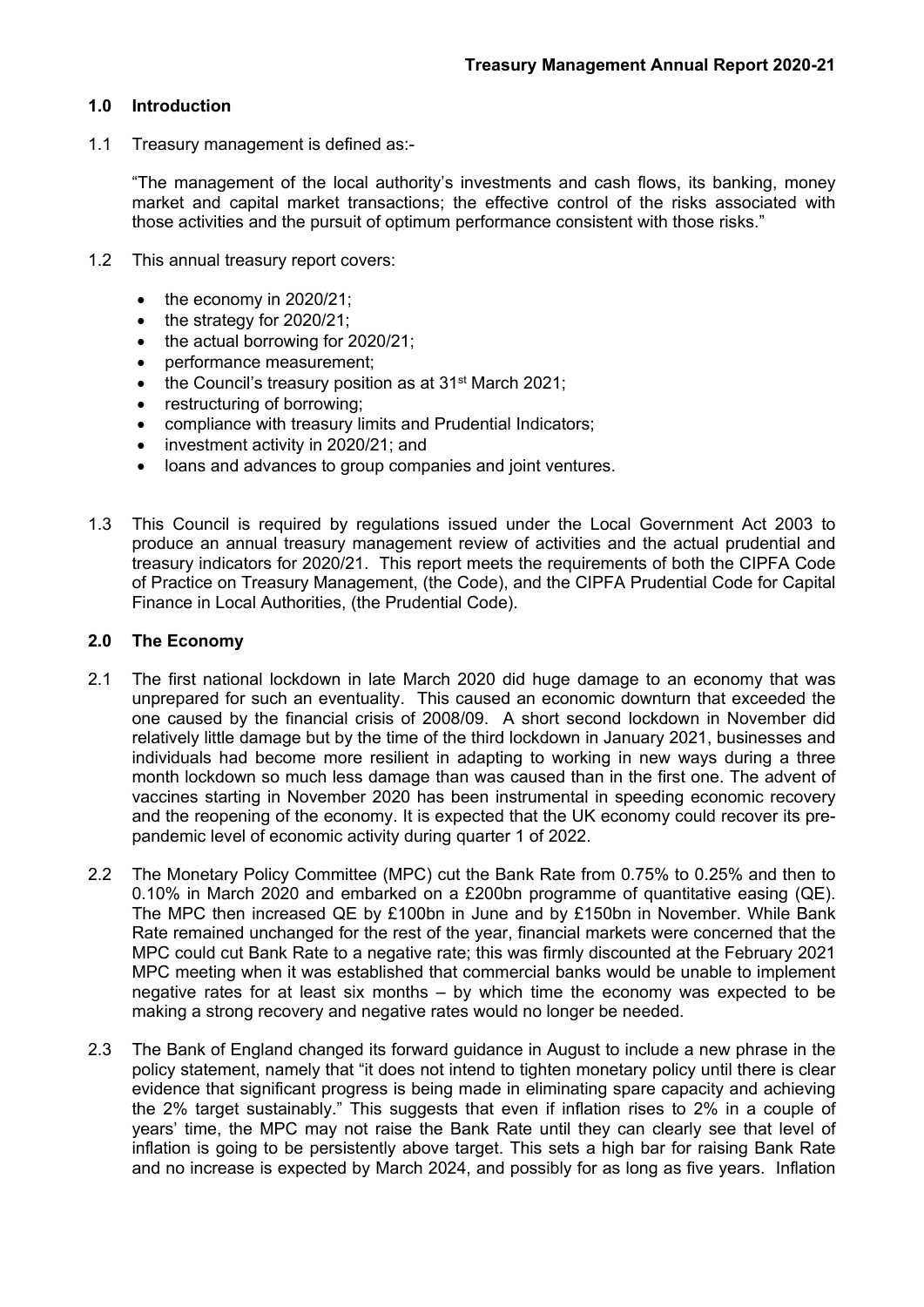has been well under 2% during 2020/21; it is expected to briefly peak at just over 2% towards the end of 2021, but this is a temporary short lived factor and so not a concern to the MPC.

# **3.0 The Council's Treasury Strategy for 2020/21**

## Borrowing

- 3.1 In 2020/21, the Council largely undertook borrowing for periods which aligned with the life of projects/assets being undertaken during that financial year. The trigger point below which new long term borrowing would be considered was set at 3.30% to 3.60% for fixed rate long term borrowing in the Treasury Management Strategy. Annuity loans were taken during 2020/21 for which the 50 year borrowing rate equates to the rate available on a 30 year maturity loan. Consideration was also to be given to borrowing fixed rate market loans at 25 to 50 basis points below the PWLB target rate if they became available.
- 3.2 The Council's underlying need to borrow for capital expenditure is termed the Capital Financing Requirement (CFR). This figure is a gauge of the Council's indebtedness and includes leasing schemes (such as the PFI scheme which increased the Council's borrowing need) less the Council's Minimum Revenue Provision (MRP – the provision set aside for debt repayment), group company loan repayments and lease repayments. The change in the CFR and MRP set aside for 2020/21 will be reported to Council as part of the Statement of Accounts which are currently being finalised.
- 3.3 The Council's investment priorities were set as the security of capital and the liquidity of its investments whilst aiming to achieve the optimum return on its investments commensurate with proper levels of security and liquidity. The risk appetite of this Council to Treasury Management is low in order to give priority to security of its investments.

## **4.0 Actual Borrowing in 2020/21**

- 4.1 The graph below shows the range (high, low and average points) in Public Works Loan Board (PWLB) fixed rate maturity loan interest rates for each maturity period during the year, and individual rates at the start and end of the financial year.
- 4.2 During 2020/21, the Council took 50 year annuity loans. Annuity loans taken were at rates ranging between 1.68% and 2.48%, compared to a high point of 2.86% for 50 year annuity loans during the year.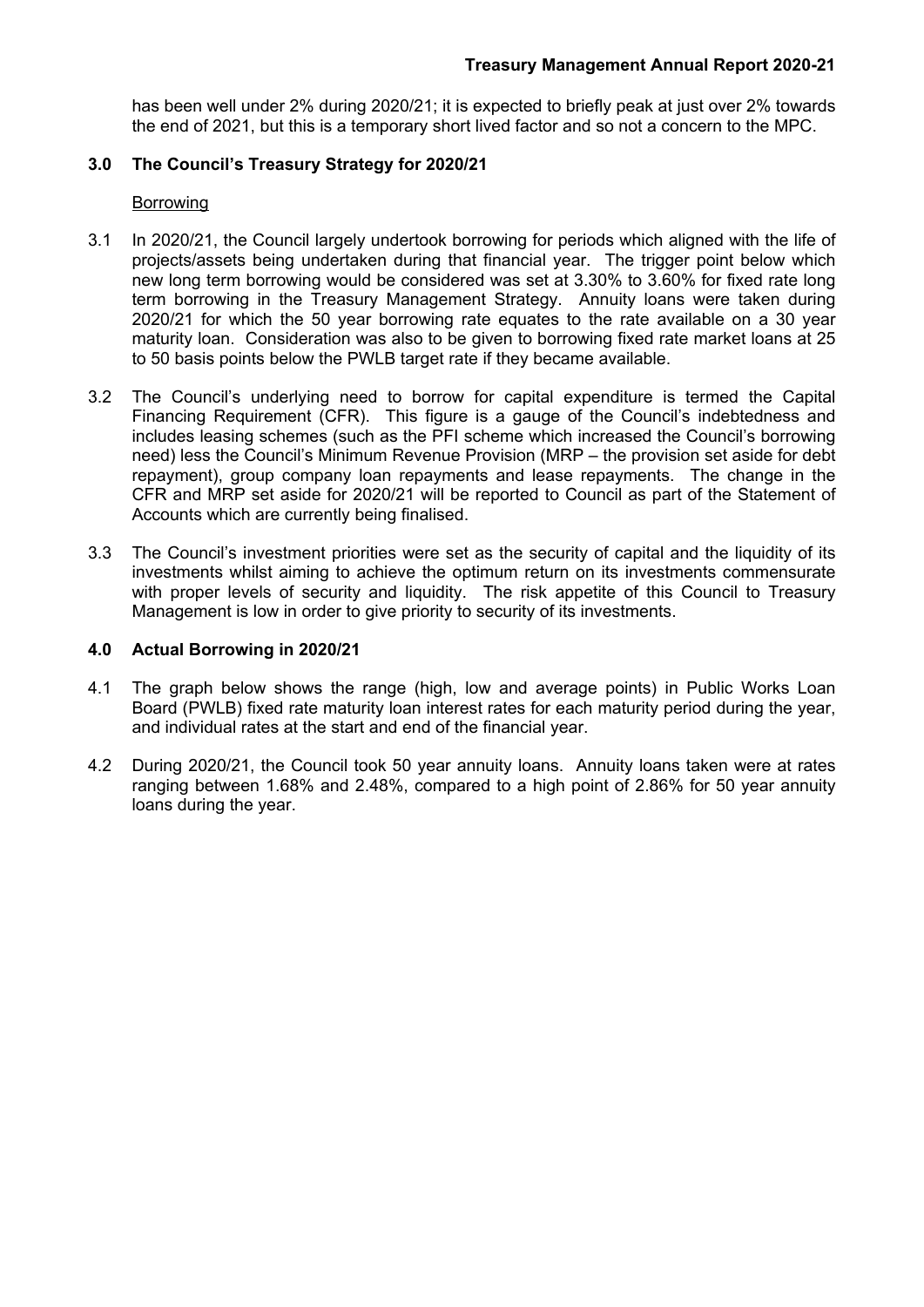

# PWLB Certainty Rate Variations 1.4.20 to 31.3.2021

- 4.3 In November 2020 HM Treasury announced revised lending terms for the PWLB. Rates were reduced by 1% under the new arrangements but the PWLB will no longer lend to any Local Authority which plans to buy investment assets primarily for yield (regardless of whether this purchase would be funded by PWLB borrowing or through other resources). Following the announcement the Council's Capital Programme was reviewed by the s151 Officer and a return provided to the PWLB and HM Treasury confirming that Woking complies with these new rules and is able to access PWLB Borrowing.
- 4.4 It was recognised in the Treasury Management Strategy in advance of the financial year that there were likely to be opportunities to generate savings by undertaking short term borrowing. A mix of short term and long term borrowing was undertaken during the year to derive some benefit from the lower rates. Short-term borrowing was particularly favoured in the months before the announcement on the new PWLB lending terms as these terms offered the prospect of lower long term rates. A larger proportion of long term borrowing was taken from November onwards in recognition of the possibility of adverse interest rate movements prior to refinancing. Whilst borrowing is not generally specifically related to an activity (with the exception of the Victoria Square project), a level of short term borrowing is maintained to cover short dated projects.
- 4.5 Underspends on interest costs in 2020/21 are also due to assumed strategic property acquisitions not completing. The under spend is therefore offset by a £5m shortfall on commercial rent income.
- 4.6 The details of new long term loans taken during the year are shown below, with the maturity 'profile' for all loans in Appendix 2.

| Loan Type                | <b>Maturity Date</b><br><b>Start Date</b> |            | <b>Interest Rate</b><br>(%) | <b>Principal</b><br>$(\text{Em})$ |  |
|--------------------------|-------------------------------------------|------------|-----------------------------|-----------------------------------|--|
| <b>PWLB Annuity Loan</b> | 16/04/2020                                | 16/04/2070 | 2.48                        | 20.0                              |  |
| <b>PWLB Annuity Loan</b> | 12/05/2020                                | 12/05/2070 | 2.43                        | 20.0                              |  |
| <b>PWLB Annuity Loan</b> | 18/01/2021                                | 18/01/2071 | 1.71                        | 10.0                              |  |
| <b>PWLB Annuity Loan</b> | 21/01/2021                                | 21/01/2071 | 1.71                        | 20.0                              |  |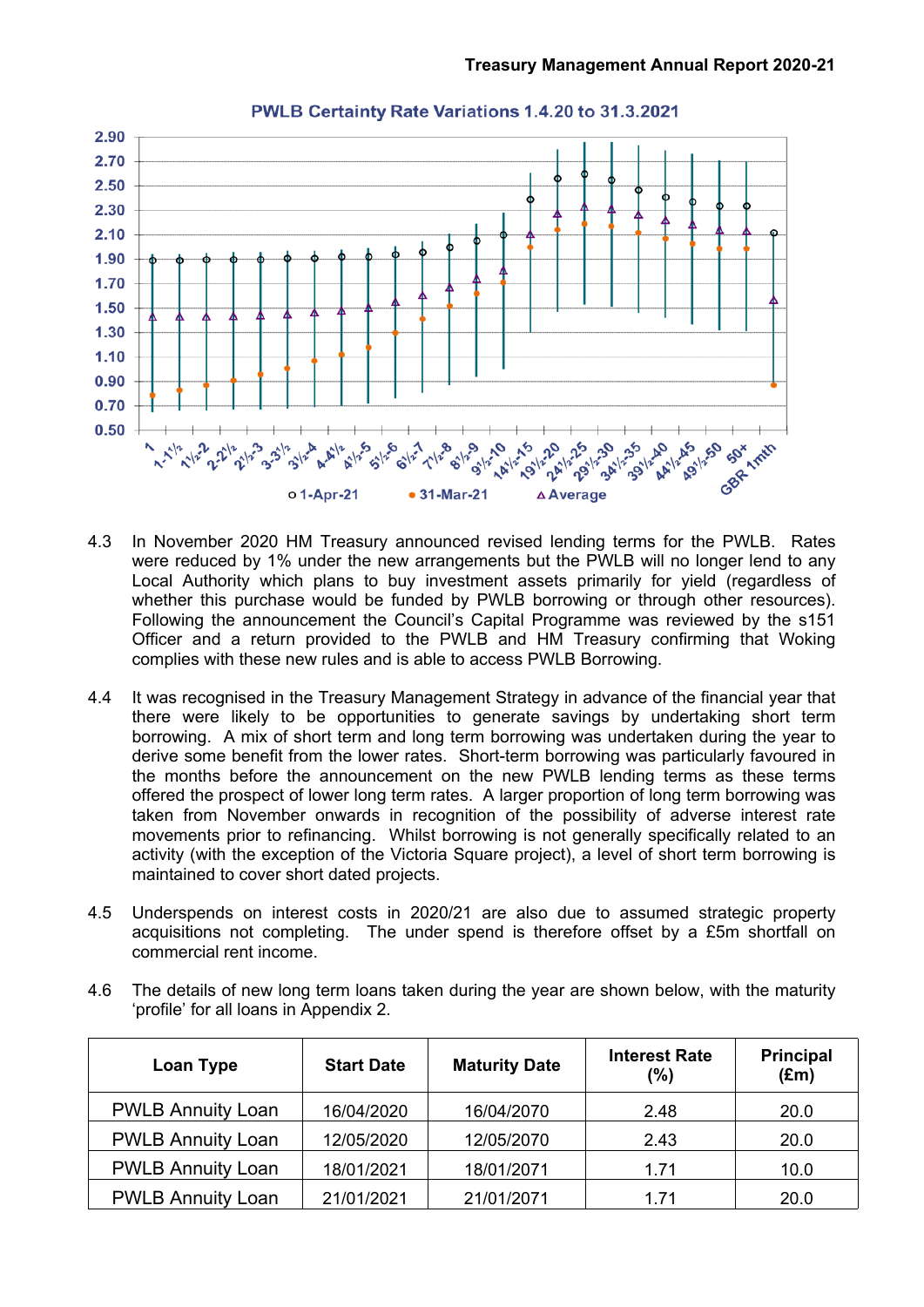# **Treasury Management Annual Report 2020-21**

| <b>PWLB Annuity Loan</b> | 29/01/2021 | 29/01/2071 | 1.68 | 20.0 |
|--------------------------|------------|------------|------|------|
| <b>PWLB Annuity Loan</b> | 15/02/2021 | 15/02/2071 | 1.87 | 15.0 |
| <b>PWLB Annuity Loan</b> | 02/03/2021 | 02/03/2071 | 2.15 | 45.0 |
| <b>PWLB Annuity Loan</b> | 04/03/2021 | 04/03/2071 | 2.15 | 20.0 |
| <b>PWLB Annuity Loan</b> | 25/03/2021 | 25/03/2071 | 2.13 | 10.0 |
| <b>PWLB Annuity Loan</b> | 26/03/2021 | 26/03/2071 | 2.09 | 15.0 |

# **5.0 Performance**

5.1 The average rate of interest is taken as the main guide to borrowing performance. In 2020/21 the Council's average interest rate for borrowing was 2.62%. This is lower than the average rate in 2019/20 of 2.90%.

# **6.0 Treasury Management Position at 31st March 2021**

6.1 The Council's borrowing and investment position at the beginning and end of the year is shown in the following table:

| <b>Borrowing</b>          | 31 <sup>st</sup> March 2021 |         |       |                            | 31st March 2020            |       |                            |
|---------------------------|-----------------------------|---------|-------|----------------------------|----------------------------|-------|----------------------------|
|                           | Principal<br>$(\text{Em})$  |         | Rate  | Average<br>Life<br>(Years) | Principal<br>$(\text{Em})$ | Rate  | Average<br>Life<br>(Years) |
| <b>Fixed Rate Funding</b> |                             |         |       |                            |                            |       |                            |
| <b>PWLB</b>               | 1,454.6                     |         |       |                            | 1,283.8                    |       |                            |
| Market (long term)        | 39.5                        |         |       |                            | 39.5                       |       |                            |
| Market (short term)       | 187                         |         |       |                            | 55.0                       |       |                            |
|                           |                             | 1,681.1 | 2.75% | 39.3                       | 1,378.3                    | 2.80% | 41.31                      |
| Variable Rate Funding     |                             |         |       |                            |                            |       |                            |
| <b>Appeal Deposits</b>    |                             | 0.0     | 0.01% | n/a                        | 0.0                        | 0.01% | n/a                        |
| <b>Total Borrowing</b>    |                             | 1,681.1 | 2.75% |                            | 1,378.3                    | 2.80% |                            |

| <b>Investments</b>       | 31 <sup>st</sup> March 2021 |               |       |                            | 31 <sup>st</sup> March 2020 |       |                            |
|--------------------------|-----------------------------|---------------|-------|----------------------------|-----------------------------|-------|----------------------------|
|                          | Principal                   | $(\text{Em})$ | Rate  | Average<br>Life<br>(Years) | Principal<br>(£m)           | Rate  | Average<br>Life<br>(Years) |
| In-House                 | 9.0                         |               | 0.01% | 0.0                        | 10.0                        | 0.41% | 0.0                        |
| <b>Total Investments</b> |                             | 9.0           | 0.01% |                            | 10.0                        | 0.41% |                            |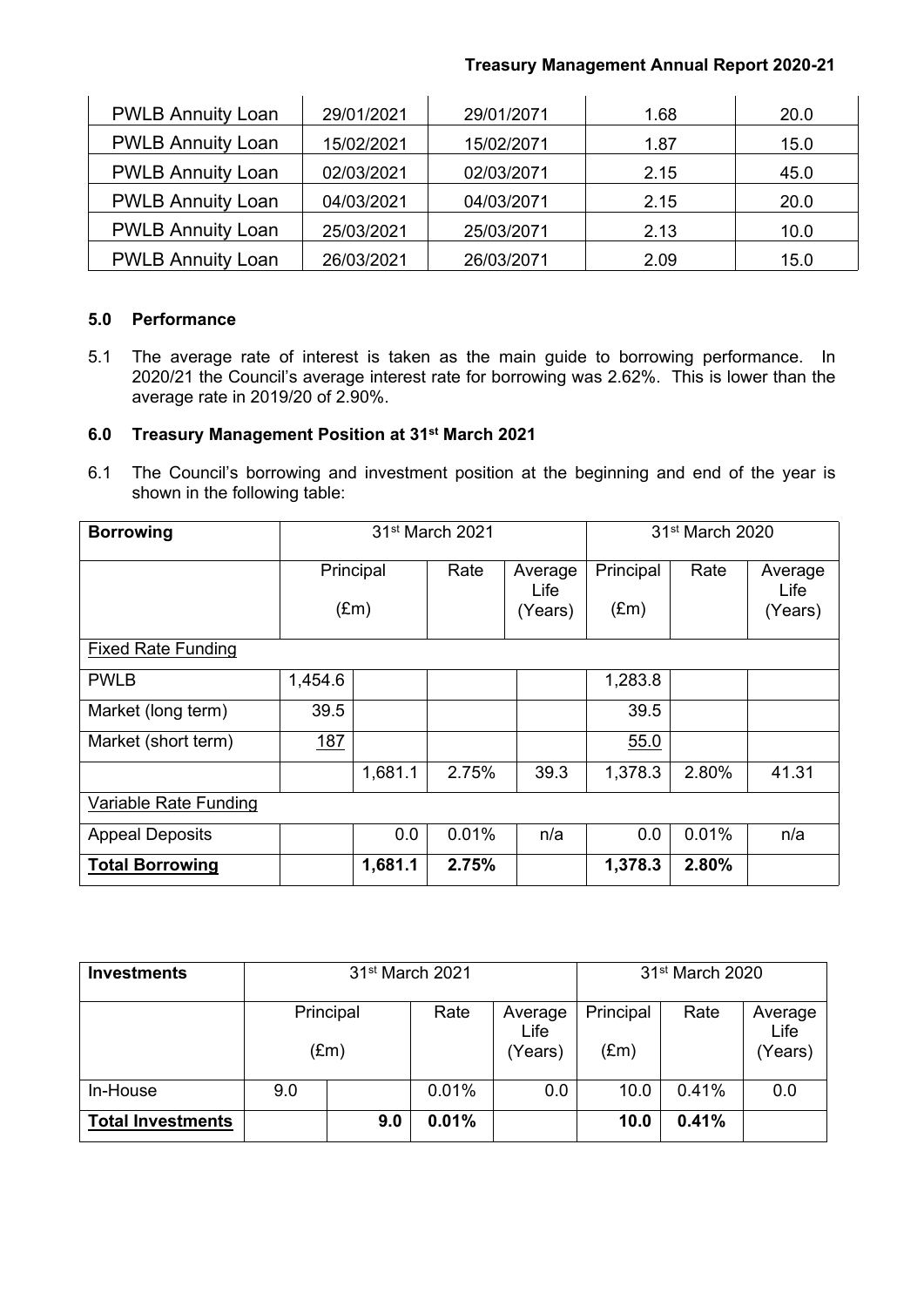## **7.0 Restructuring of Borrowing**

7.1 No restructuring of borrowing took place during 2020/21.

### **8.0 Compliance with Treasury Limits**

8.1 During the financial year, the Council operated within the treasury limits and Prudential Indicators set out in the Council's Treasury Policy Statement and annual Treasury Strategy Statement. The outturn for the Prudential Indicators is shown in Appendix 1.

### **9.0 Investment Activity in 2020/21**

9.1 Priority continues to be given to security and liquidity over return on investment in order to reduce counterparty risk.

### Internally Managed Investments

- 9.2 The Council has only invested with the institutions on its approved lending list. Investments are made for a range of periods from overnight to 364 days, primarily to manage the Council's cash flow.
- 9.3 Due to continuing low investment rates, the Council's cash flow surplus was largely held in money market funds. These offer security, instant access and rates which were comparable with those available in the money markets for short periods.
- 9.4 Given the level of cash available during the year, no investments were managed on external advice.
- 9.5 No external institutions in which investments were made had any difficulty in repaying investments and interest in full during the year.

### **10.0 Loans and Advances to Group Companies, Joint Ventures and External Organisations**

- 10.1 During the year new loans were made of £2.5m to Thameswey Central Milton Keynes, £26.7m to Thameswey Housing Ltd, £4.7 to Thameswey Developments Ltd (£2.7m relating to Sheerwater Leisure Centre), £25.6m to Thameswey Housing Ltd (relating to Sheerwater Regeneration), £22.4m to Thameswey Energy Ltd, £0.2m to Freedom Leisure, £0.6m to Woking Hospice (being accrued interest on the existing loan) and £174.4m to Victoria Square Ltd. These loans are included in the monthly monitoring information (Green Book).
- 10.2 Intra-group loans are excluded from the information presented elsewhere in this report. Loans to subsidiaries are 'eliminated' on consolidation into group accounts.
- 10.3 No capitalisation (share) payments were made in 2020/21.

## **11.0 Corporate Strategy**

- 11.1 The Council has a statutory obligation to carry out this report. In order to comply with CIPFA's Code of Practice on Treasury Management, an annual report on the Council's treasury management is required.
- 11.2 The review of treasury management activities encourages effective use of resources.